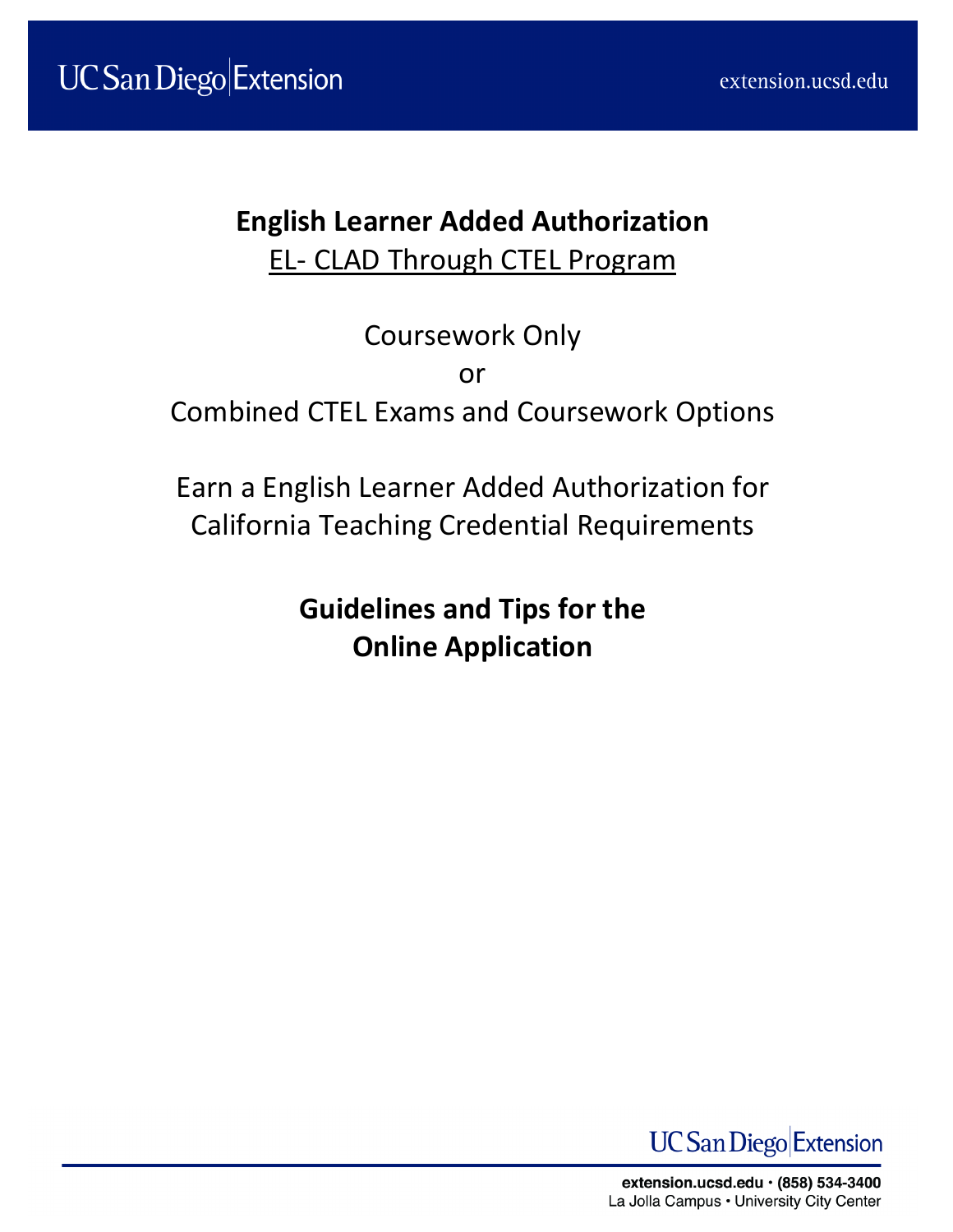| <b>Table of Contents</b> |  |  |  |
|--------------------------|--|--|--|
|                          |  |  |  |
|                          |  |  |  |
|                          |  |  |  |
|                          |  |  |  |
|                          |  |  |  |
|                          |  |  |  |
|                          |  |  |  |
|                          |  |  |  |
|                          |  |  |  |
|                          |  |  |  |
|                          |  |  |  |
|                          |  |  |  |
|                          |  |  |  |
|                          |  |  |  |
|                          |  |  |  |
|                          |  |  |  |
|                          |  |  |  |
|                          |  |  |  |
|                          |  |  |  |
|                          |  |  |  |

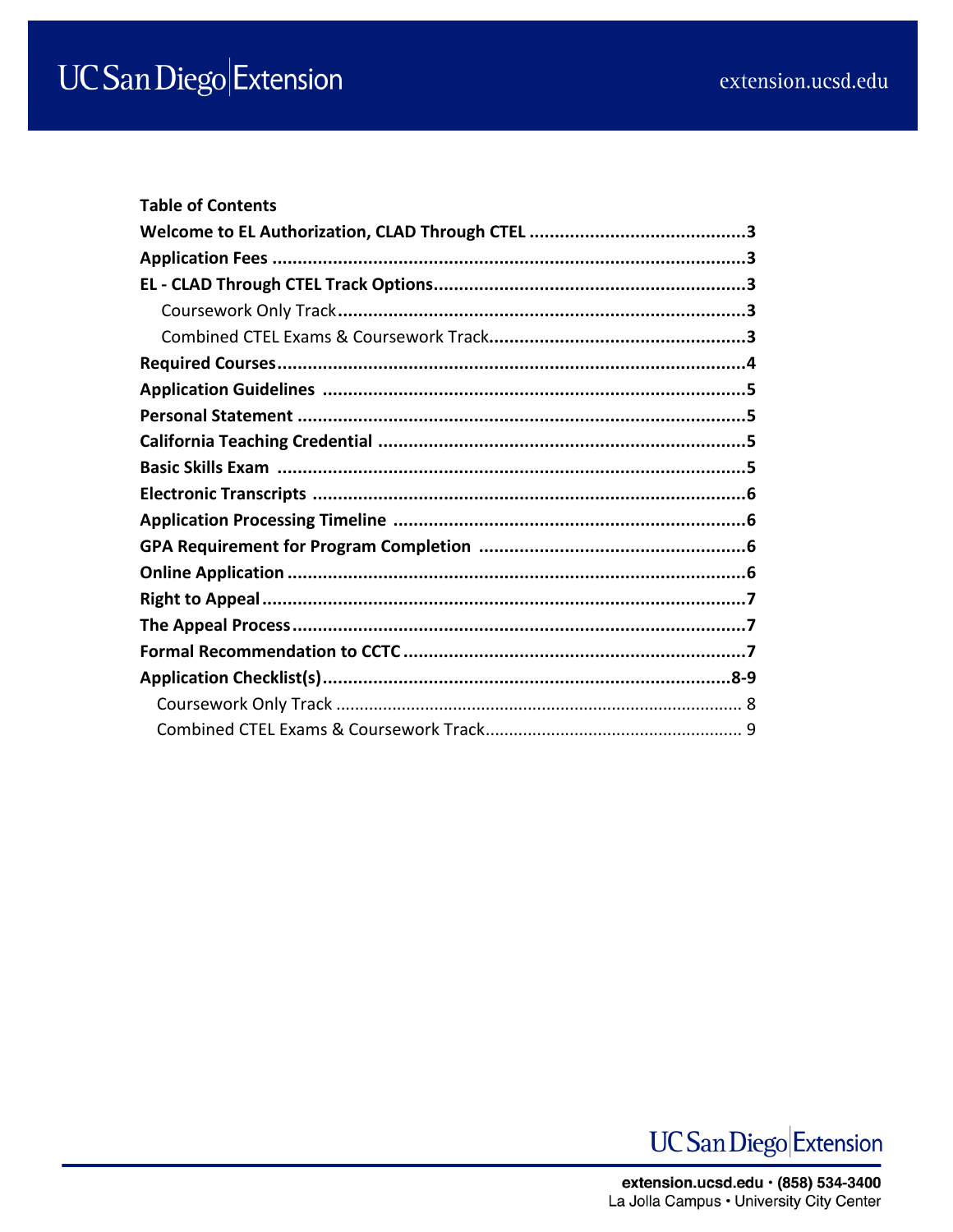### **Welcome to English Learner (CLAD) Through CTEL**

The online English Learner (CLAD) Through CTEL program offered by UC San Diego Extension is designed for candidates to earn a English Learner Added Authorization for a California Teaching or Service Credential.

This program reflects standards adopted by the California Commission on Teacher Credentialing for English Learner (CLAD) Through CTEL Programs. A complete application and formal admission to the program is suggested prior to enrolling in any English Learner (CLAD) Through CTEL program courses.

Please make sure to thoroughly review the instructions below before completing and submitting the online application. In addition to the online application, current copies of your teaching credentials, and official transcripts from the university that awarded you a Bachelor's Degree or higher must be submitted. Applications will not be processed without supporting documents. Please note that you must have a valid teaching or service credential in California.

*This program does not issue a UCSD-Certificate upon completion. Only the Commission on Teacher Credentialing (CTC) English Learner Added Authorization (ELA1) is issued upon successful completion of all the English Learner (CLAD) Through CTEL Program requirements.*

#### **Application Fees**

Although there is no fee for applying to the program, once admitted to the program you will be sent information in order to register for a \$0 section in order to confirm your admission to the program.

#### **Track Options**

*All Candidates must select one of the two track options below. Refer to the Checklist at the end of the application for details on all the items that you must submit for approval.*

#### **Coursework Only Track**

This option is available for candidates who choose to earn their California English Learner Added Authorization entirely through coursework.

#### **Combined CTEL Exam and Coursework Track**

This option is available for candidates that have taken CTEL exams and did not receive a passing score on all three of the required exams and choose to take coursework to fulfill the remaining requirements to earn their California English Learner Authorization.

CTEL Exam scores used for certification purposes may be no older than ten years from the individual passed exam date.

**UC** San Diego Extension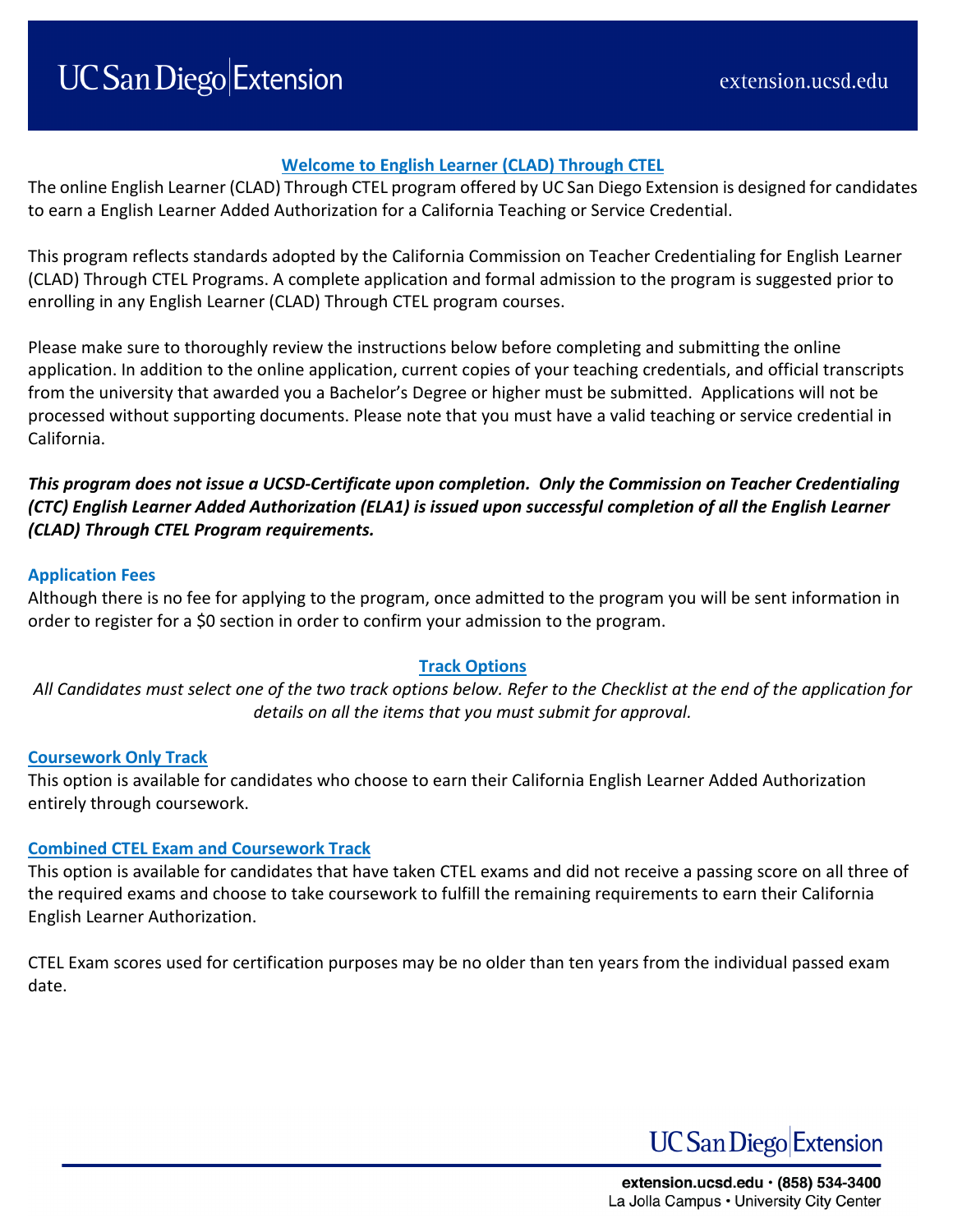# **English Learner Added Authorization (CLAD) Through CTEL Program: Required Coursework**

The following courses are required for candidates as appropriate. Please note that all candidates must complete coursework with an *aggregate* GPA or 3.0. **Grades of C- or below will not count toward the completion of English Learner (CLAD) Through CTEL coursework for recommendation purposes.**

|                   | <b>ELAA - CLAD Through CTEL Courses</b>                |                 |
|-------------------|--------------------------------------------------------|-----------------|
| <b>EDUC 31300</b> | Orientation                                            | 0 quarter units |
| <b>EDUC 31217</b> | Culture and Inclusion                                  | 4 quarter units |
| <b>EDUC 31218</b> | Language and Language Development                      | 4 quarter units |
| <b>EDUC 31219</b> | Assessment of English Language Learners                | 3 quarter units |
|                   | Foundations and Methods of English Language / Literacy | 6 quarter units |
| <b>EDUC 31220</b> | Development and Content Instruction                    |                 |
| <b>EDUC 31221</b> | <b>CTEL Portfolio</b>                                  | 1 quarter unit  |

#### **Combined CTEL Exam Test Scores and Coursework Option Candidates**

Candidates admitted under the Combined CTEL Exam Test Scores and Coursework Option must follow their detailed plan of required coursework provided upon admission.

You must emai[l unexeduc@ucsd.edu](mailto:unexeduc@ucsd.edu) prior to attempting to register for the CTEL Portfolio. Registration will **fail** for the CTEL Portfolio class if you do not contact the Education & Community Outreach (ECO) prior to registration in the CTEL Portfolio.

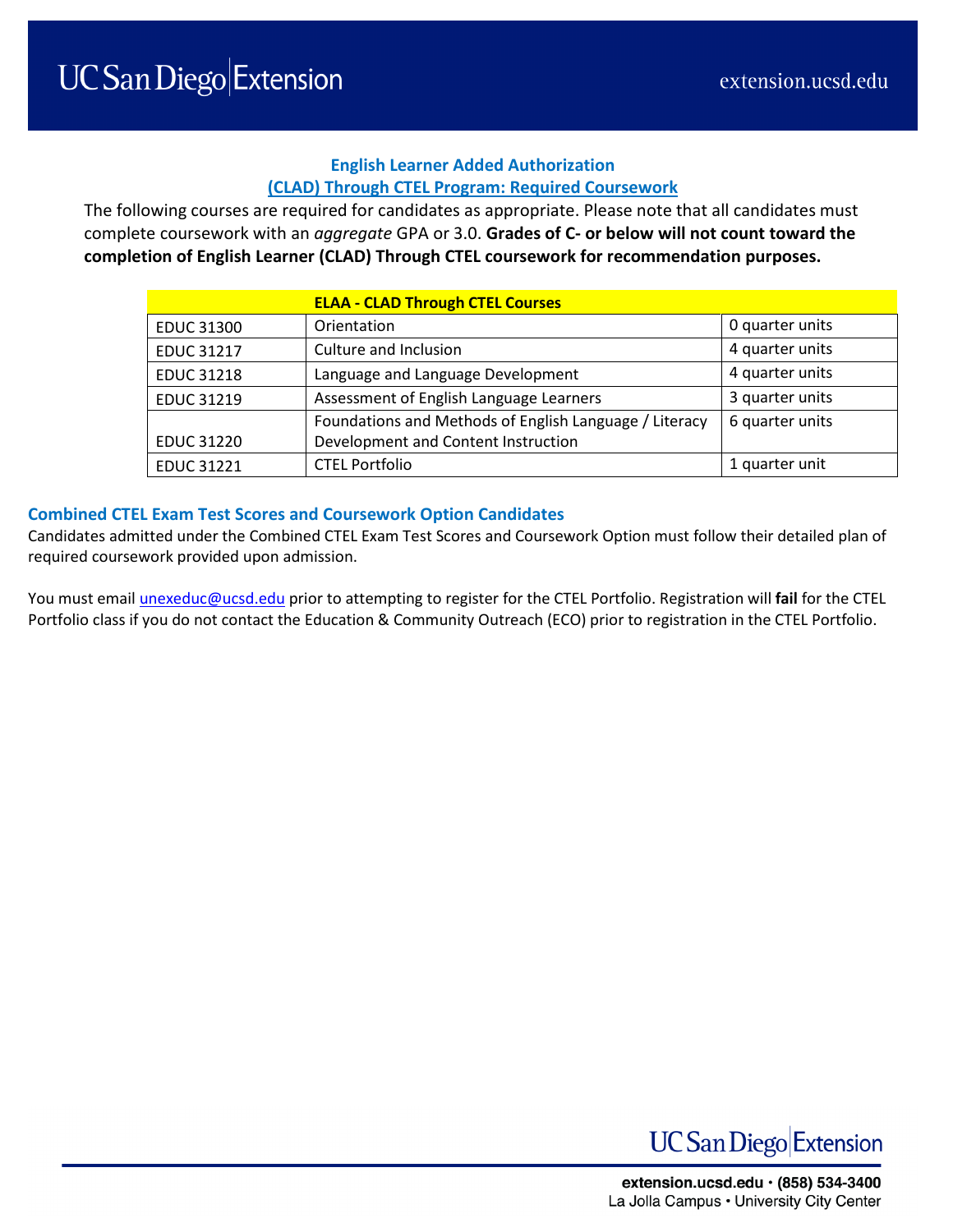# **Application Guidelines - Required Materials for All Candidates**

Please make sure to review all application materials thoroughly before selecting a English Learner (CLAD) Through CTEL Track. Regardless of track selected, all candidates must submit the following items to determine eligibility for admission to the English Learner (CLAD) Through CTEL program:

- 1. Submission of completed application packet including:
	- *a.* Completed Online **Application to the English Learner (CLAD) Through CTEL Program**
	- *b.* Official, Sealed, Unopened Transcript(s) for college and/or university coursework showing a conferred degree (bachelor's or higher) from an accredited institution with a GPA of at least 3.0 on a four-point scale. Transcripts must show degree and date conferred.
		- i. **Degrees Awarded Outside the United States of America**: Official, sealed, unopened transcript from a [Commission Approved Evaluation](http://www.ctc.ca.gov/credentials/leaflets/cl635.pdf) service indicating the verification of baccalaureate or higher degree including degree awarded and date (i.e. WES, IERF, etc.)
	- c. Copy of all [California teaching credentials](https://teachercred.ctc.ca.gov/teachers/index.jsp) currently held including renewal codes and dates of validity, available at the Commission on Teacher Credentialing [\(www.ctc.ca.gov\)](http://www.ctc.ca.gov/).
	- d. Separate items on the application checklist based upon the program option you are applying under. *Application checklists are at the end of the application packet.*

#### **Personal Statement** (if applicable)

In the event an applicant does not meet the minimum GPA requirement, the applicant must include a supplementary personal statement detailing a specific plan to maintain a minimum of a 3.0 GPA during tenure in the English Learner (CLAD) Through CTEL program. The statement will be reviewed as part of the admission decision, along with any supporting documentation.

#### **California Teaching Credential**

You will need to submit a copy of your California Teaching Credential as a part of your application. Go to the Commission website<http://www.ctc.ca.gov/> and select the option to "Search For Educator". Choose the search tab. Search for yourself. Click on your document number. All the renewal codes for your credential will then display. Save as a PDF to upload to your online application.

#### **Basic Skills Exam**

If your preliminary credential has a Basic Skills Requirement this must be fulfilled within one year of your credential being issued. If you did not complete this requirement within one year of your credential issuance then your credential is no longer considered valid by the Commission.

You must fulfill your Basic Skills Exam requirement with the California Commission on Teacher Credentialing or you are not eligible for a California English Learner Authorization.

Please refer to leaflet [CL-667.](https://www.ctc.ca.gov/docs/default-source/leaflets/cl667.pdf?sfvrsn=91a6cf60_22) Out-of-state prepared holders of the preliminary multiple subject, single subject, and education specialist credentials must complete the basic skills requirement during the first year of certification.

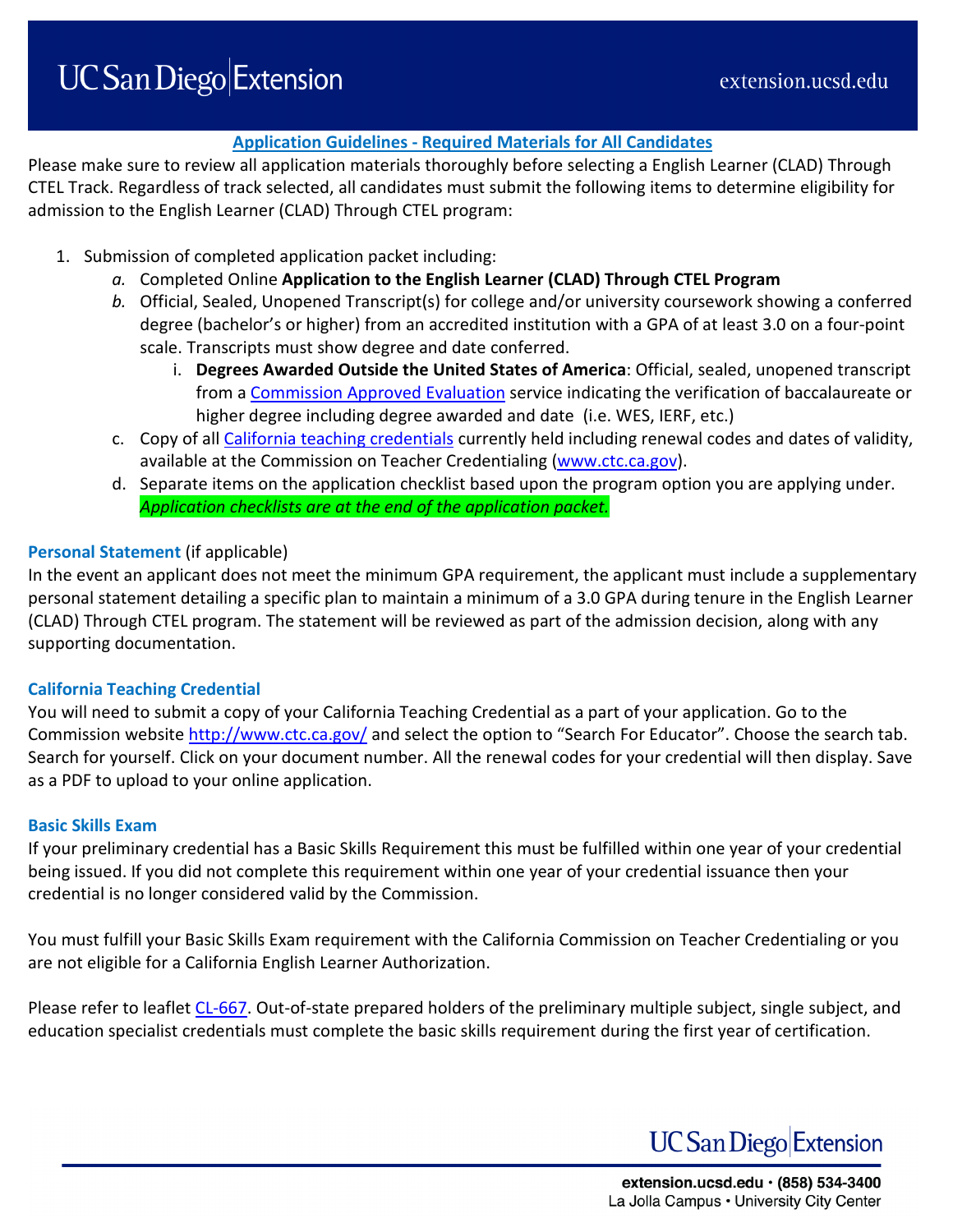### **Electronic Transcripts**

You have the option to submit electronic transcripts if they are sent directly from your college and/or university. A forwarded email or scan copy from a candidate is considered an unofficial transcript and would not be valid for admission purposes. The email address to submit electronic transcripts to is: [submittranscript-debs@ucsd.edu](mailto:submittranscript-debs@ucsd.edu). *Transcripts can also be submitted via mail. Please refer to the application checklist for the mailing address.* 

#### **Official CTEL Exam Scores**

Only candidates applying under the Combined CTEL Exam and Coursework Track are required to submit a copy of your official CTEL Exam Scores. Save as a PDF to upload to your online application.

- Passing scores on Tests 1, 2, or 3 of the California Teacher of English Learners (CTEL) Examination.
- Only CTEL Exams that show a passing score can be considered for combining CTEL Exam Test Scores and Coursework.
- Scores used for certification purposes may be no older than ten years from the individual passed exam date.

#### **Application Processing Timeline**

All mail sent to the University is processed through a central mail repository. Please assume it will take at least one – two weeks for any item mailed to be received by the Education & Community Outreach (ECO).

Applications will be reviewed by a Credential Analyst. Applicants will be notified of acceptance into the CLAD Through CTEL Program by email within 4 weeks of receipt of a completed application. **We cannot accept applications or supporting materials via email from the candidate.**

#### **GPA Requirements for Program Completion**

Regardless of credential being cleared, candidates must successfully maintain an overall GPA of 3.0 or better and receive a grade of "C" or higher in each course to be formally recommended to the Commission for a California for a California English Learner Authorization (ELA1). *A grade of "C-" or lower is not equivalent to a grade of "C" or higher.* 

# **Online Application**

The application checklists follow and detail each required application item. Please refer to the checklist to see what items you can complete and upload to the online application and any materials that you are required to mail in.

#### Checklist Available

- Coursework Only Track
- Combined CTEL Exam Scores and Coursework Track

The checklists are also available in the online application system.

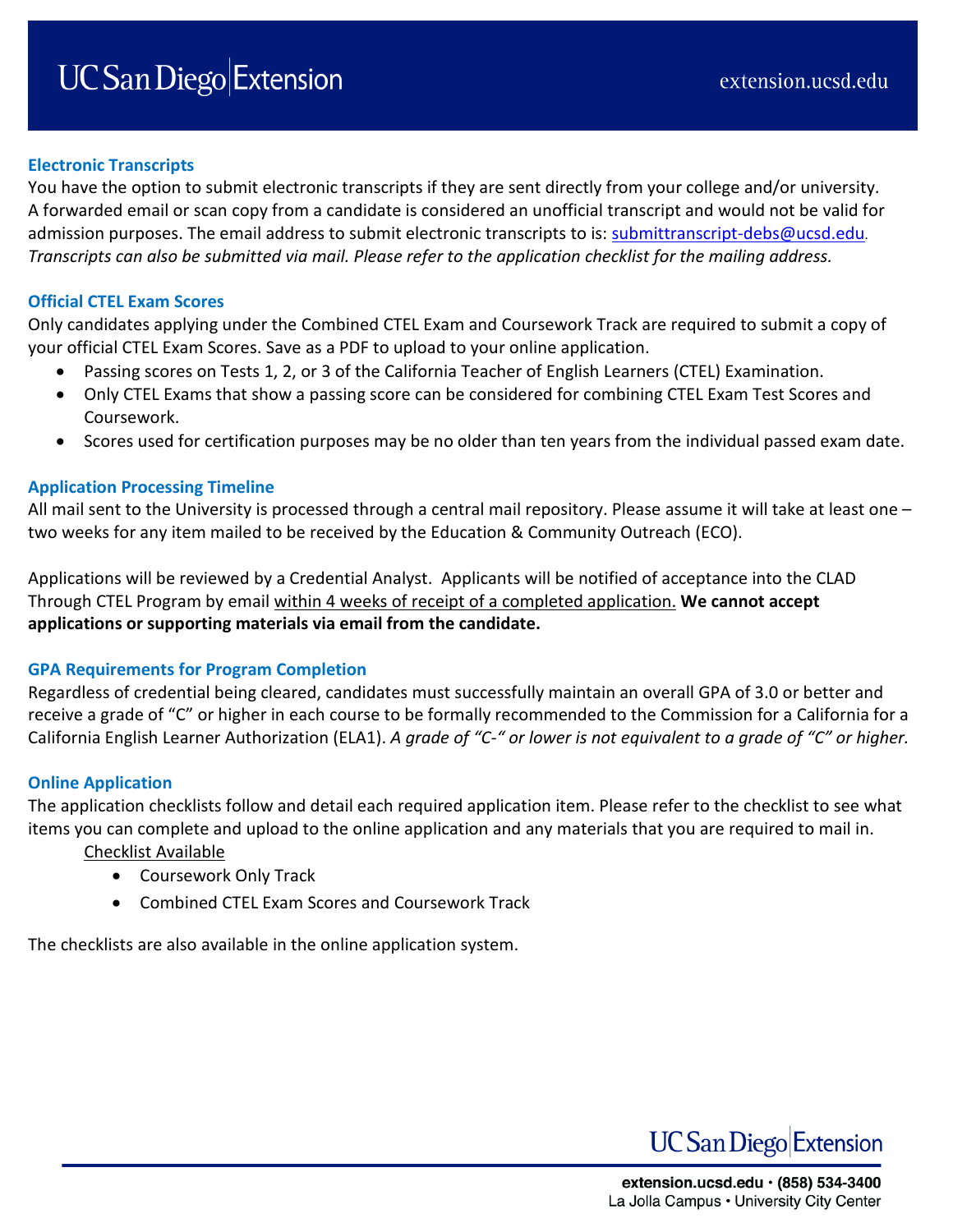### **Right to Appeal**

The candidate has the right to appeal the following restrictive actions:

- (a) Not accepted in the English Learner (CLAD) Through CTEL Program
- (b) Not permitted to complete coursework component
- (c) Not permitted to advance to portfolio component
- (d) Not given credit for a course
- (e) Not given credit for classroom observation
- (f) Not recommended for a credential
- (g) Recommended for probation or dismissal.

# **The Appeals Process**

A candidate's appeal must be in writing and shall be submitted to the Director. In all instances except appeals regarding denial of admission, denial of recommendation for the credential, probation, or dismissal, the Director will schedule an interview (typically by telephone) with the individual submitting the appeal and any other personnel involved in the case and will document the testimony. Subsequently, a decision will be rendered by the Director for conclusive action.

# **Formal Recommendation to CCTC**

After completion of the requirements for English Learner (CLAD) Through CTEL coursework only candidates or your Planned Course of Study for Combined CTEL Exam & Coursework candidates and must submit the following materials to initiate the online recommendation process.

- Submit completed Credentialing Recommend Request form
	- o The form is available in the Portfolio class.
	- o Details are also available at [extension.ucsd.edu/ctel](https://extension.ucsd.edu/courses-and-programs/clad-through-ctel)
- Official transcript(s) verifying completion of all coursework on your Planned Courses of Study is required.
	- o This includes any coursework completed at UCSD Extension.
- The Commission will only send the Recommendation notification to the email address they have on file.
	- o *Update your email with the Commission prior to submitting the Request to Recommend.*
		- **[CTC Logon Procedure](https://extension.ucsd.edu/UCSDExtension/files/77/77a8813e-300e-4778-b5b3-8aeeeeaf7f15.pdf)**
	- o UCSD can no longer do so on your behalf.
- Candidates will be required to submit a processing fee directly to the California Commission on Teacher Credentialing upon recommendation for the English Learner Authorization.
	- $\circ$  This fee must be submitted through the Commission's online recommendation system and can only be made by debit or credit card.

Please contact the department at *unexeduc@ucsd.edu* if you require more detailed instructions.

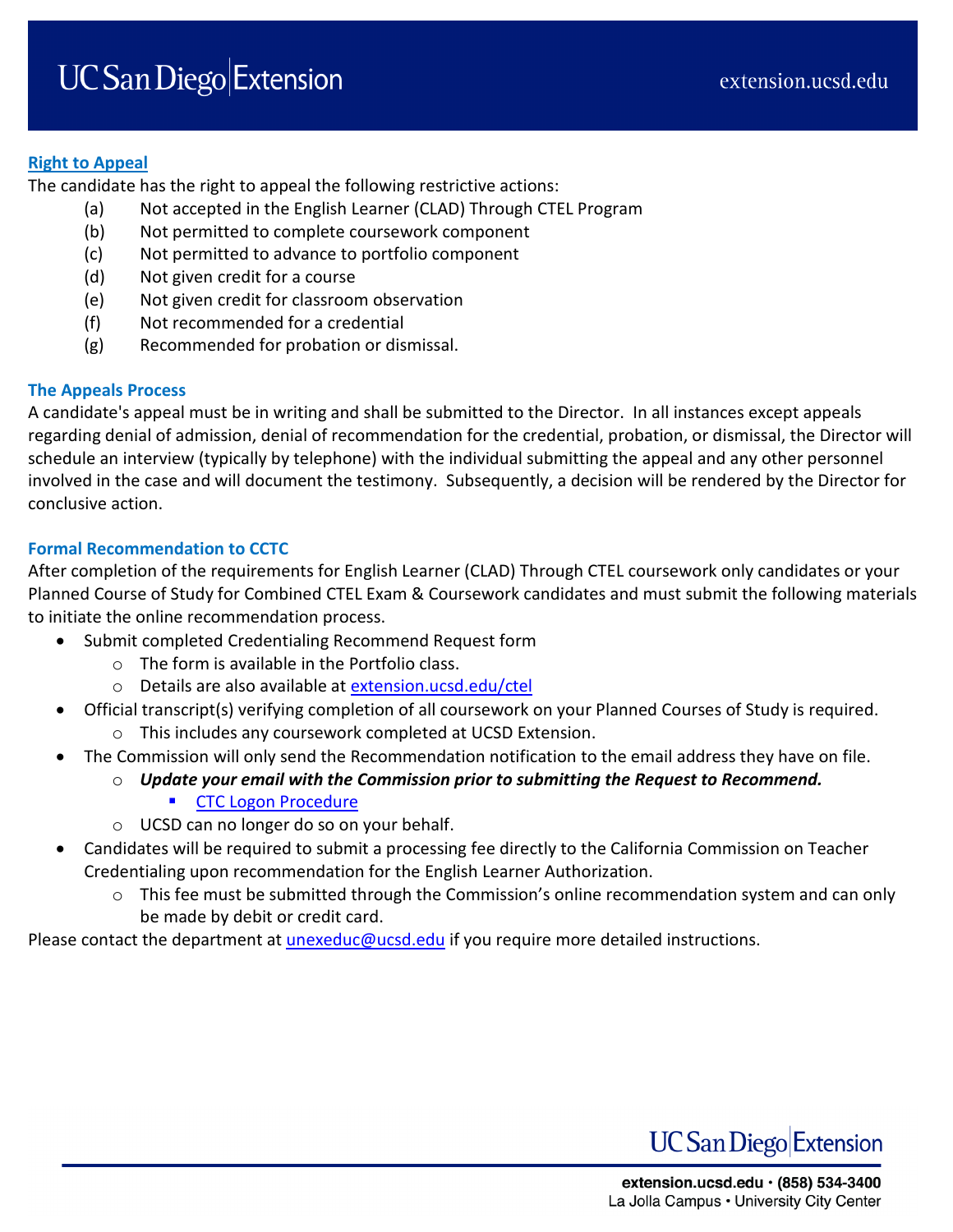# **COURSEWORK ONLY TRACK APPLICATION CHECKLIST FOR THE English Learner (CLAD) Through CTEL Program**

*The following four items must be completed and included in your initial application submission* 

- \_\_\_\_\_\_ 1. Completed Online **Application to the English Learner (CLAD) Through CTEL Program**
- 2. Copy of your current vali[d California teaching credential\(s\)](https://www.ctc.ca.gov/) including renewal codes and dates of validity  $\triangleright$  This must be uploaded as a PDF to the online application system.
- \_\_\_\_\_\_ 3. **Official, Sealed, Unopened Transcript(s**) for college and/or university coursework indicating the verification of baccalaureate **or** any higher degree from an accredited institution, including degree awarded and date.
	- **Degrees Awarded Outside the United States of America**: Official, sealed, unopened transcript from a [Commission Approved Evaluation](https://www.ctc.ca.gov/docs/default-source/leaflets/cl635.pdf) service indicating the verification of baccalaureate or higher degree, including degree awarded and date (i.e. WES, IERF, etc.)
	- $\triangleright$  Mail your original, sealed, and unopened transcript.
	- $\triangleright$  Electronic Transcripts can be sent directly from college and/or university to [submittranscript-debs@ucsd.edu](mailto:submittranscript-debs@ucsd.edu)
	- \_\_\_\_\_ 4. **Personal Statement** (if applicable)
		- $\triangleright$  If an applicant's computed GPA is below the 3.0 requirements, the applicant will need to provide a personal statement detailing their GPA and a specific plan to maintain a minimum of a 3.0 GPA throughout the CLAD Through CTEL program.
		- $\triangleright$  This must be written in the online application system.

#### **Address to submit items (i.e. official transcript):**

EL- CLAD Through CTEL Program UCSD Extension - ECO 9500 Gilman Drive, **#0170N** La Jolla, CA. 92093-0170

#### Applications must be submitted online.

For questions regarding the English Learner (CLAD) Through CTEL Application email: [unexeduc@ucsd.edu](mailto:unexeduc@ucsd.edu)

#### **\*\*\*Please submit all required documents in one packet.\*\*\***

*Important: Retain copies of all materials submitted for your files and reference.*